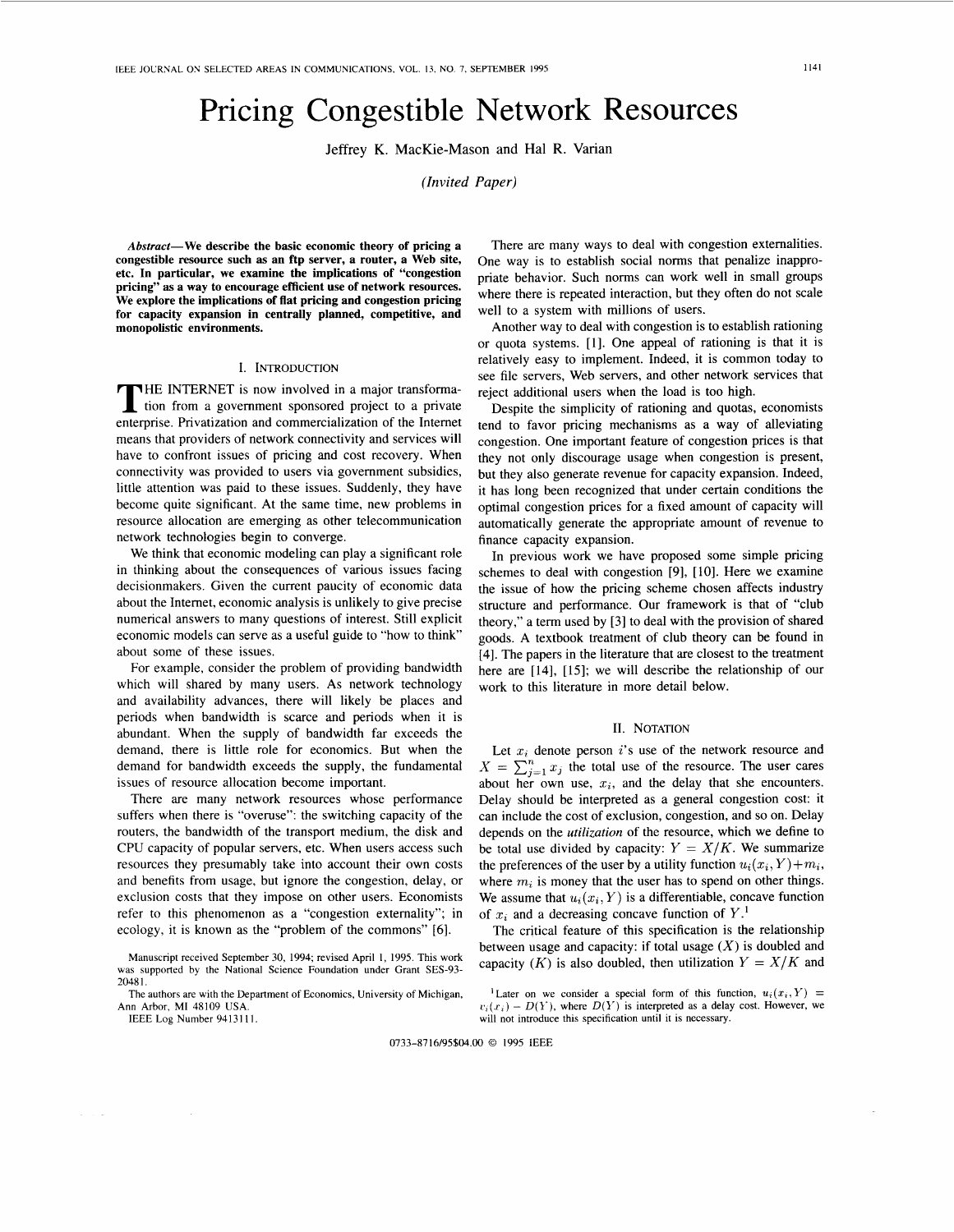医血管 建长管 网络野花 不

hence delay remain constant.<sup>2</sup> We let  $c(K)$  measure the cost of providing capacity. For simplicity we take **this** to be the only cost of providing the service. $3$ 

This specification is general enough to capture the essence of many network resources. Consider the specific example of an ftp server. In this context  $x_i$  could be the number of bytes transferred to user *i,* K would be the capacity of the server in terms of how many total bytes it can transfer in a given time period, and *X* would be total bytes transferred to all users. It is natural to suppose that user *i* cares about the total amount of material she retrieves and the delay involved in retrieving it. A router is another example. In this case  $x_i$  would be the bytes sent to (and/or received from) the router by user  $i$ ,  $X$  would be the total use of the router, and  $K$  would be the maximum throughput of the router.

## **111. EFFICIENT** USE AND CAPACITY

We first examine the efficient pattern of usage given some given capacity K. **By** definition, the efficient pattern maximizes the sum of benefits minus costs. Denoting aggregate net benefits by  $W(K)$  we have:<sup>4</sup>

$$
W(K) = \max_{x_j} \sum_{j=1}^{n} u_j(x_j, Y) - c(K). \tag{1}
$$

The optimal solution must satisfy the first-order condition

$$
\frac{\partial u_i(x_i, Y)}{\partial x_i} = -\frac{1}{K} \sum_{j=1}^n \frac{\partial u_j(x_j, Y)}{\partial Y}.
$$
 (2)

This says that user *i* should use the system until the marginal benefit from her usage equals the marginal cost that she imposes on the other users.

We can decentralize this solution by defining a "shadow price"

$$
p_e = -\frac{1}{K} \sum_{j=1}^{n} \frac{\partial u_j(x_j, Y)}{\partial Y}
$$
 (3)

which measures the total marginal congestion cost that an increase in  $x_i$  imposes on the users; note that this is independent of *i*. Suppose that consumer *i* is charged a price  $p_e$  for usage. Then she would want to solve the following problem

$$
\max u_i(x_i, Y) - p_e x_i.
$$

 $\mathbf{v}_1$ 

The solution to this problem is characterized by  
\n
$$
\frac{\partial u_i(x_i, Y)}{\partial x_i} + \frac{1}{K} \frac{\partial u_i(x_i, Y)}{\partial Y} = p_e.
$$
\n(4)

<sup>2</sup> Delay is fully determined by average utilization only under certain traffic **conditions. More generally delay may depend on peak utilization or the variance of utilization. Generalizing the model to account for such effects is clearly of interest, but is beyond** the **scope of this paper.** 

**In principle, costs could also depend on the amount of usage** *(X)* **and on the number of users** ( *n).* **but we omit these in order to keep the model simple. Capacity costs** *are* **normally the dominant costs for most services of interest to us.** 

**4We maximize total benefits minus total costs, without making any particular distributional judgments. We could, of course, allow for lump-sum transfer payments to the agents that reflected such concerns. However, such transfer payments would not modify the form of the solution to the benefit-cost problem considered here.** 

Referring to the definition of  $p_e$  in (3), we see that for large  $n$  the second term on the left-hand side will be negligible relative to the right-hand side of the equation. For large  $n$  this expression is essentially the same as the first-order condition for the social optimum given in **(2),** and thus the decentralized solution corresponds with the social optimum.

To see this more explicitly, consider the special case where  $u_i(x_i, Y) = v_i(x_i) - D(Y)$ . Then the social optimum in (2) is described by

$$
u_i'(x_i) = \frac{n}{K} D'(Y)
$$

and the individual optimization in (4) is

$$
u_i'(x_i) = \frac{n+1}{K}D'(Y).
$$

For large  $n$  these are virtually the same.

Economists say that the price  $p_e$  "internalizes" the externality by making the user face the costs that she imposes on the other users. The point of introducing the shadow price is to emphasize the fact that each user should face (essentially) the *same* price for usage—the sum of the marginal congestion costs that each user imposes on the other users.

## *A. Capacity Expansion*

In the maximization problem  $(1)$  we used  $W(K)$  to denote the maximum welfare given an arbitrary capacity  $K$ . What happens to welfare as we expand capacity? Differentiating (1) with respect to  $K$ , we have<sup>5</sup>

$$
W'(K) = -\sum_{j=1}^{n} \frac{\partial u_j(x_j, Y)}{\partial Y} \frac{X}{K^2} - c'(K).
$$

Using the shadow price defined above, we can write this as

$$
W'(K) = p_e \frac{X}{K} - c'(K). \tag{5}
$$

From this it follows that  $W'(K) > 0$  if and only if  $p_e X - c'(K) K > 0$ . This means that expanding capacity will increase welfare if and only if the revenue from the congestion fees  $(p_e X)$  exceeds the value of capacity  $(c'(K)K)$ , where capacity is valued using the marginal cost of capacity.

Hence the shadow price *p,* plays a dual role: it provides a measure of the social cost of increased usage for an given capacity, but it *also determines the value of a change in capacity.* The fact that congestion fees send the right economic signals to expand capacity under certain conditions was noted by [11] and [17]; it takes various forms in the literature and is considered a classic principle of congestion pricing.

## Iv. PRICING IN A COMPETITIVE MARKET

The above discussion describes optimal pricing in a utopian world of welfare maximization. In the brave new world of deregulated, privately-provided information network services we would expect to see provision of network resources by

<sup>5</sup> Note that terms involving  $\partial x_j/\partial K$  drop out due to the first-order **conditions given in (2). This is an instance of what economists call the envelope theorem.** *(See* **[19]).**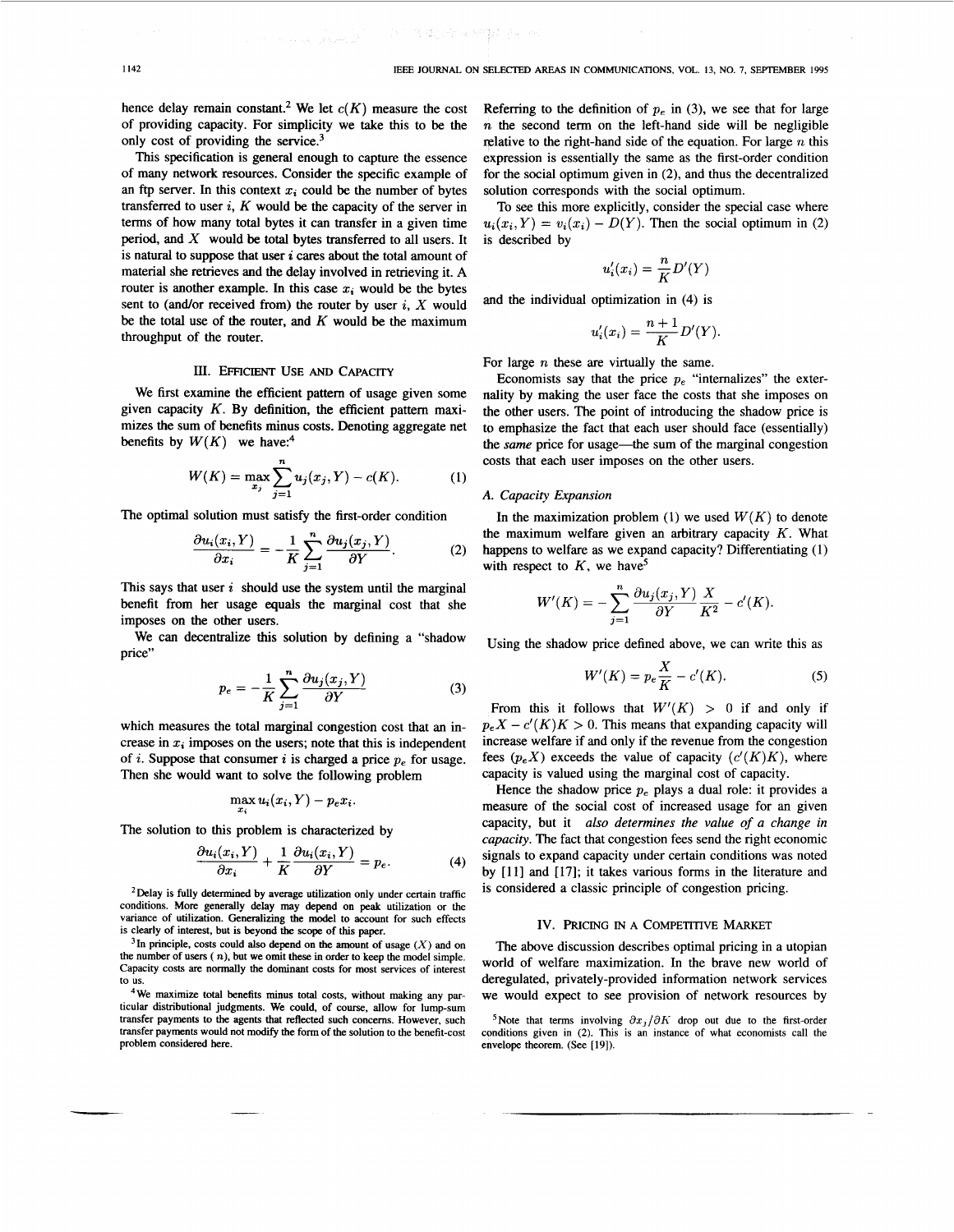profit-seeking firms. What kind of prices would emerge in such a market environment?

The answer depends on the details of market structure: clearly a monopoly or oligopoly structure will result in different (presumably higher) prices than a competitive market. We begin with the admittedly special case of a competitive market with many independent producers; later we examine monopoly provision.

We suppose that each producer uses a "two-part tariff" for pricing: a "subscription/attachment" fee of *q* per user per month, say, plus a usage fee of  $px_i$ . A representative producer's profits can then be written as

$$
\pi = pX + nq - c(K).
$$

Here  $pX$  is the revenue collected by usage-sensitive fees,  $nq$ is the revenue collected from connection fees, and  $c(K)$  is the cost of providing capacity  $K$ . This appears to be a natural form for pricing network access and usage. Of course, pure connection pricing, in which  $p = 0$ , and pure usage pricing, in which  $q = 0$ , are special cases of this pricing form.

## *A. Consumer Optimization*

The utility maximization problem for consumer *i* is to choose which network resource to use and how much to use it. We suppose that there are (potentially) many suppliers with possibly different utilization levels. Suppliers with lower levels of utilization can charge more due to the better service they provide. We write the price offerings of a representative supplier with utilization *Y* as  $(p(Y), q(Y))$ , where  $p(Y)$  is the usage fee and  $q(Y)$  is the subscription fee.<sup>6</sup>

The utility maximization problem for a representative consumer now becomes

$$
\max_{x_i, Y} u_i(x_i, Y) - p(Y)x_i - q(Y).
$$

That is, the consumer chooses which provider to use (represented by *Y*) and how much to use (represented by  $x_i$ ) For convenience, we assume that the menu of offered prices can be treated as a continuous and differentiable function of *Y.* The consumer's optimization problem has first-order conditions

$$
\frac{\partial u_i(x_i, Y)}{\partial x_i} - p(Y) = 0
$$

$$
\frac{\partial u_i(x_i, Y)}{\partial Y} - p'(Y)x_i - q'(Y) = 0.
$$
(6)

The first equation shows that each user will use the resource until the value of additional usage equals its price. The second equation shows that the consumer's choice of delay satisfies the condition that the marginal utility cost of increased delay must be compensated by a reduced expenditure,  $p'(Y)x_i +$  $q'(Y)$ . Adding this last equation up across consumers gives us an expression that we will use below,

$$
p'(Y)X + nq'(Y) = \sum_{j=1}^{n} \frac{\partial u_j(x_j, Y)}{\partial Y}.
$$
 (7)

<sup>6</sup>For simplicity, we assume that each firm offers only one class of service;  $p(Y)X + nq(Y) - c(K) = 0$ .

#### *B. Producer Optimization*

A representative producer chooses its capacity *K* and how much bandwidth to supply to users. We assume that there are many competing producers, each of whom takes the pricequality schedules  $(p(Y), q(Y))$  as being outside of its control; i.e., determined by the competitive market.

The profit maximization problem facing a representative producer is to choose *X* and *K* to maximize profits given the price-quality schedules available in the market

$$
\max_{X,K} p(Y)X + nq(Y) - c(K).
$$

The first-order conditions are

$$
p(Y) + p'(Y)\frac{X}{K} + n\frac{q'(Y)}{K} = 0
$$
  
-p'(Y)\left(\frac{X}{K}\right)^2 - nq'(Y)\frac{X}{K^2} = c'(K).

Collecting terms we can write:

$$
p(Y) + [p'(Y)X + nq'(Y)]\frac{1}{K} = 0
$$
 (8)

$$
-[p'(Y)X + nq'(Y)]\frac{X}{K^2} = c'(K).
$$
 (9)

Using *(6)* and (7), we can further simplify these equations to

$$
p(Y) = \frac{\partial u_i(x_i, Y)}{\partial x_i} = -\frac{1}{K} \sum_{j=1}^n \frac{\partial u_j(x_j, Y)}{\partial Y} \qquad (10)
$$

$$
-Y\sum_{j=1}^{n} \frac{\partial u_j(x_j, Y)}{\partial Y} = c'(K)K.
$$
 (11)

Comparing **(10)** to (2) we see that the competitive price will result in the optimal degree of congestion. By combining (10) and  $(11)$  we can write

$$
p(Y)X = c'(K)K\tag{12}
$$

which leads to the same rule for optimal capacity that we obtained in (5).

In this model a competitive supplier is forced to charge the socially optimal price for the quality of service that he offers. Why is the competitive market price equal to the sum of congestion costs? The term  $-(1/K)\sum_i \partial u_i/\partial Y$  is how much the other users of the resource would be willing to pay the provider to *refrain* from selling additional usage. If this is less than the price a user is willing to pay for additional usage, the competitive supplier would want to allow more usage. The producer would stop providing additional usage when the price that a user is willing to pay for additional use is balanced with the amount that the other users are willing to pay for a reduction in total usage.

# *auj(xj,Y) C. Free Entry*

If there are no restrictions on entry, firms will enter the industry until profits are driven to zero:

$$
p(Y)X + nq(Y) - c(K) = 0
$$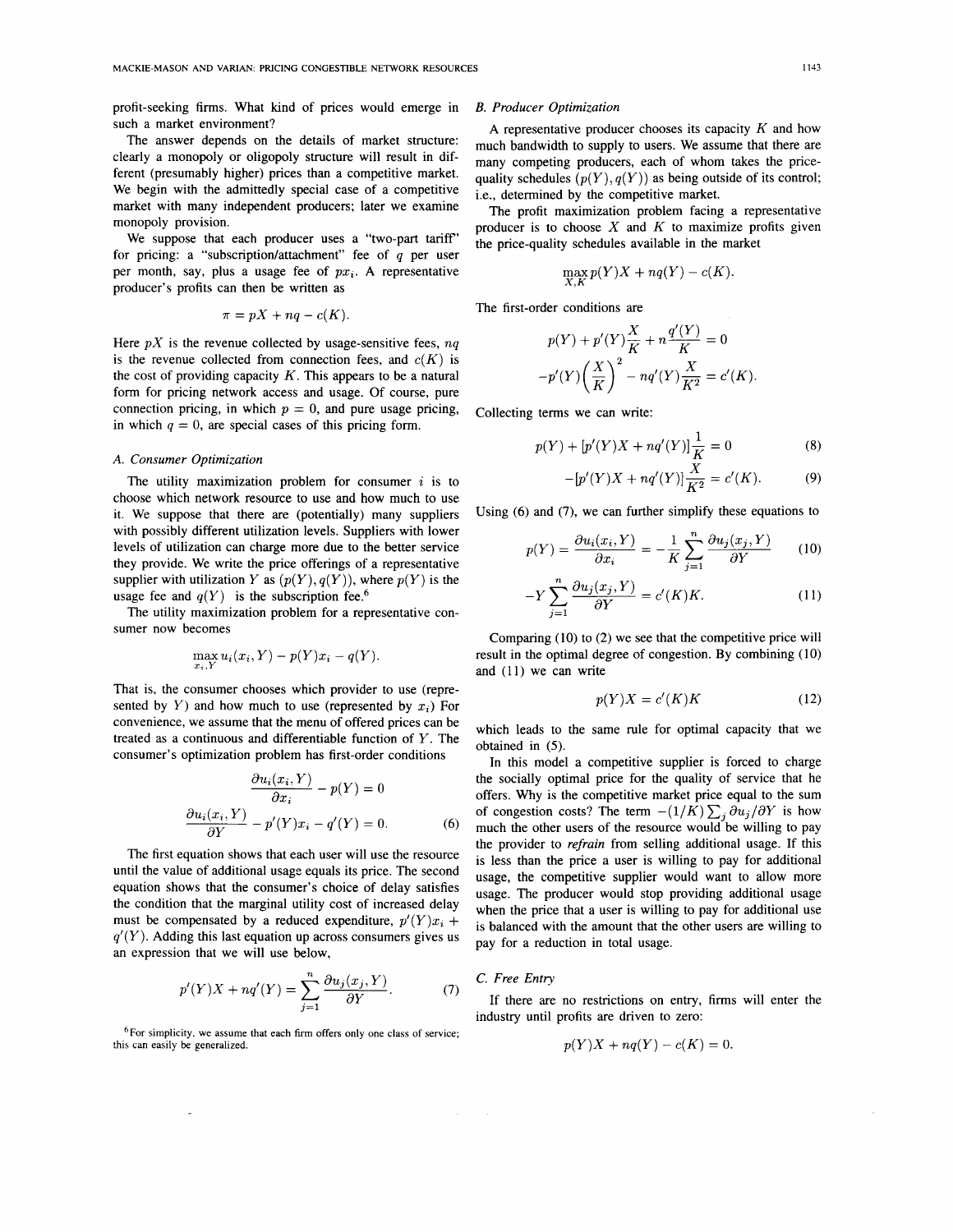Substituting the expression for  $p(Y)$  derived above, we can write the zero-profit condition **as** 

(1) 17, 2000 11, 2000 2000 2000 2000 2000

$$
nq(Y) = c(K) - c'(K)K.
$$

Dividing through by *c(K)* we have

$$
\frac{nq(Y)}{c(K)}=1-\frac{c'(K)}{c(K)/K}=1-\frac{1}{\epsilon}
$$

where e is the *elasticity of scale* (average cost over marginal cost). If the marginal cost of capacity is small relative to the average cost, subscription fees will cover most of the cost of providing the service. If the marginal cost of capacity is large, then usage fees will contribute more to recovering total costs.

[ **141** examines a model of two-part pricing of a congestible resource that has some features in common with the one described above. In her model, congestion depends on the number of users, not the total usage, and the capacity of the club is fixed. (This is natural for the kinds of clubs that motivated her study: golf courses, ski clubs, swimming lanes, etc.; it is less natural in our context.) She considers an oligopolistic model with a finite number of firms and examines the limiting behavior **as** the number of firms increases. She finds that the connection fee **goes** to zero **as** the number of firms is increased. Although this result is derived under the assumption that the technology of each firm has fixed capacity, it appears that something **similar** to this will occur for the more general technology we consider here.

We should emphasize that we have examined the functioning of an idealized competitive industry-a market structure with many firms each having a small market share. There is a very real question of whether the provision of network services will actually have this industrial structure. A full examination of this issue is beyond the scope of this paper, but it is **worth** observing that a critical consideration is the nature of the cost function for providing network services. If larger firms can produce at lower unit cost, then a large firm will be able to undercut the price of a small firm and there will a tendency to end up with a single firm dominating the market. We should emphasize that this is only a tendency: antitrust policy, regulation, and other tools can be used to influence the ultimate outcome.

We conjecture that a primary factor in determining the industry structure of digital communication networks will be the ease of interconnection. If it is costly or difficult for networks to interconnect, large providers will have an automatic advantage in competing for customers. If this view is correct, there may well be a case for government policy to help coordinate interconnection agreements so **as** to ensure a healthy competitive environment.

## *D. Customer Sorting and Multiple Qualities of Service*

Nothing in this model implies that there will be a single "optimal" quality of service offered. If all users were identical then the joint solution of (6) would yield a single quality  $Y^*$ , and associated prices  $(p(Y^*), q(Y^*))$ . However, user

**'This is known as the** *case* **of a natural monopoly;** *see* **[16] for a detailed treatment.** 

preferences for most services are often heterogeneous: some **users** may be very intolerant of delay while others may prefer **to** wait but pay low prices.

When customers have heterogeneous preferences for quality, social welfare is generally not maximized by having a single, "high quality" service or product available. Typically, there will be users who would pprefer to accept lower quality in exchange for a price reduction—they value the quality difference less than they value the other goods and services they can buy with the savings. Competition with free entry will then force each quality level to be priced efficiently. Some suppliers will have low prices and high congestion, while others offer high prices and low congestion.

How does a competitive market arrive at the socially optimal variety of price-quality choices? Suppose that there are two types of user: delay-tolerant and delay-intolerant, but only one "average" quality of service is initially offered by all the firms. When would it pay for a firm to offer a different quality of service than its competitors?

By offering a quality of service optimized for one of the groups, a deviating firm could attract all the customers from that group. If the revenue from this deviation exceeds the cost of providing the new quality, this would increase the deviant firm's profits. If there are no fixed costs to creating different qualities we would expect to see as many different qualities **as** there are types of consumer preferences.

But what if there are large fixed costs to adding new service qualities? In this case it may well not be profitable for a deviant firm to provide a different quality since the entrant may have trouble extracting sufficient profits to cover its costs. Hence the equilibrium number of firms and variety of qualities of service offered will depend on the fixed costs of creating new qualities of service.<sup>8</sup>

# *E. When Individual Users Have Heterogeneous Preferences*

Thus far we have considered what happens if different users have different preferences for the resource. What if a single user has different willingness to pay for a resource when using it for different purposes? For example, a user may place a high value on the e-mail access from her network service provider, but a lower value on the ability to engage in real-time video conferencing. If there were small costs of connecting to more than one service provider, then we might see a "restaurant" equilibrium: various providers offering different service qualities at different prices, with a single consumer using more than one provider for different purposes.

However, there may be significant costs of accessing additional providers. For example, it might require having multiple lines running into the home or office, as we now have with telephone, cable and electric lines. If the costs of having multiple providers for multiple services get high enough, then we might expect to see single providers who offer multiple qualities of service. There has been considerable recent interest

**<sup>&#</sup>x27;Another factor that influences the number of** firms **is the presence of "network externalities." These occur when one consumer's utility of connecting to a network depends positively on the number of other users who are connected to the network. See [7] and [5] for an analytical treatment of this effect.**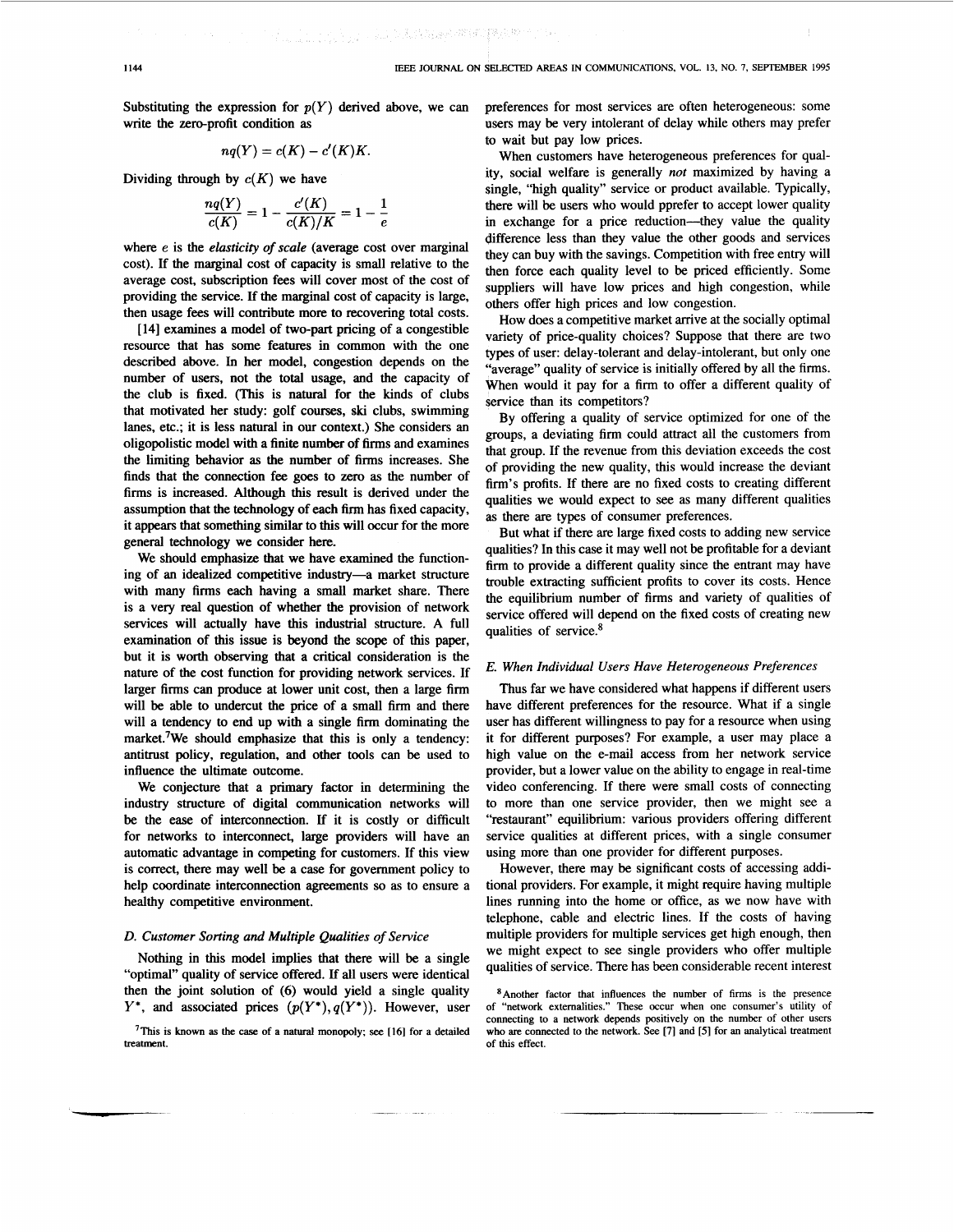in the development of integrated services networks; see [2] for a proposed multiple quality-of-service architecture for the Internet. Pricing is likely to be an effective mechanism for allocating different service qualities to appropriate uses, although the type of pricing that emerges will depend crucially on the evolution of the technological infrastructure [9].

## *F. Adding Capacity*

We saw earlier that the efficient congestion prices send the right signals for capacity expansion. Let us see how this works in a competitive market.

Suppose that a competitive firm must decide whether to add additional capacity  $\Delta K$ . We consider two scenarios. In the first scenario, the **firm** contemplates keeping *X* fixed and simply charging more for improved quality of service due to the reduced delay. The extra amount it can charge user  $j$  is:

$$
[q'(Y) + p'(Y)x_j] \frac{dY}{dK} \Delta K.
$$

Using (6) this becomes

$$
-\frac{1}{K}\frac{\partial u_j}{\partial Y}\frac{X}{K}\Delta K.
$$

Summing this over all consumers and using (10) we have

$$
p\frac{X}{K}\Delta K.
$$

This will increase profits if the increase in revenue is greater than the cost of capacity expansion:

$$
p\frac{X}{K}\Delta K-c'(K)\Delta K=\bigg[p\frac{X}{K}-c'(K)\bigg]\Delta K>0.
$$

Comparing this to *(5)* we see that profits will increase if and only if net social benefits increase.

In the second scenario, the firm expands its capacity and keeps its price fixed. In a competitive market it will then attract new customers due to the reduction in delay. In equilibrium this firm must have the same delay as other firms charging the same price. Suppose that in the initial equilibrium  $X/K = Y$ . Then the additional usage must satisfy  $\Delta X = Y \Delta K$ . It follows that the increase in in profit for this firm is given by

$$
pY\Delta K - c'(K)\Delta K = \left[p\frac{X}{K} - c'(K)\right]\Delta K.
$$

Again we see that capacity expansion is optimal if and only if it increases profits.

## **V. EQUILIBRIUM WITHOUT USAGE FEES**

In this model usage fees play two critical roles-they determine both the efficient level of usage and the efficient level of capacity. However, usage-based pricing itself is expensive-it requires an infrastructure to track usage, prepare bills, and collect revenues. These transactions costs may be substantial, and a general examination of usage-based pricing must compare the benefits from improved resource allocation with the costs of accounting and billing. We do not attempt that exercise here. However, it is of considerable interest to examine how a model might function that has no usage fees, but only attachment/subscription fees.

It is convenient to specialize the model described above to a specific form for utility: $9$ 

$$
u_i(x_i, Y) = v_i(x_i) - D(Y).
$$

Here  $D(Y)$  is directly identified as the "delay costs" from congestion. We assume that  $D(Y)$  is an increasing, differentiable, convex function. This says that the delay costs increase with utilization, and that they increase at an increasing rate. Note that this additive form implies that additional delay does not affect the marginal benefits from usage-an admittedly extreme assumption.

For this form of utility, the equilibrium values of  $(K^e, Y^e)$ in the world with usage based pricing can be written as

$$
v_i'(x_i^e) = \frac{n}{K^e} D'(Y^e)
$$

$$
n D'(Y^e) Y^e = c'(K^e) K^e.
$$
 (13)

The conditions are found simply by writing the conditions  $(10)$ - $(11)$  for the special form of the utility function that we have adopted.

Let us now consider what would happen if only attachment pricing were available. Since access is priced, but there is no price for usage we assume that agent *i* satiates at some point  $x_i^a$ . This determines  $X^a = \sum_{j=1}^n x_j^a$ .

User  $i$ 's utility maximization problem for  $Y$  is

$$
\max_{Y} v_i(x_i^a) - D(Y) - q(Y)
$$

which leads to the first-order condition

$$
-D'(Y) = q'(Y).
$$

Adding up across the consumers gives us

$$
nq'(Y) = -nD'(Y). \tag{14}
$$

The supplier's profit-maximization problem is

$$
\max_K nq(Y) - c(K)
$$

which has first-order conditions

$$
-nq'(Y)\frac{X}{K^2}=c'(K).
$$

Combining this with equation (13) we see that the equilibrium solution with attachment pricing only must satisfy the equilibrium condition

$$
nY^a D'(Y^a) = c'(K^a)K^a. \tag{15}
$$

Comparing this to (13) we see that the form of the equation that determines equilibrium capacity is the same with and without usage-based pricing: in either case the amount of capacity will be determined by the willingness to pay for reduction in delay.

However there is one subtlety: even though the *form* **of**  the equation is the same in both cases, it may be that the equilibrium magnitudes of the relevant variables are different. In particular, it can easily happen that the number of users

**9We make this choice primarily to simplify the exposition; most of the results can be obtained without it, but with somewhat more effort.**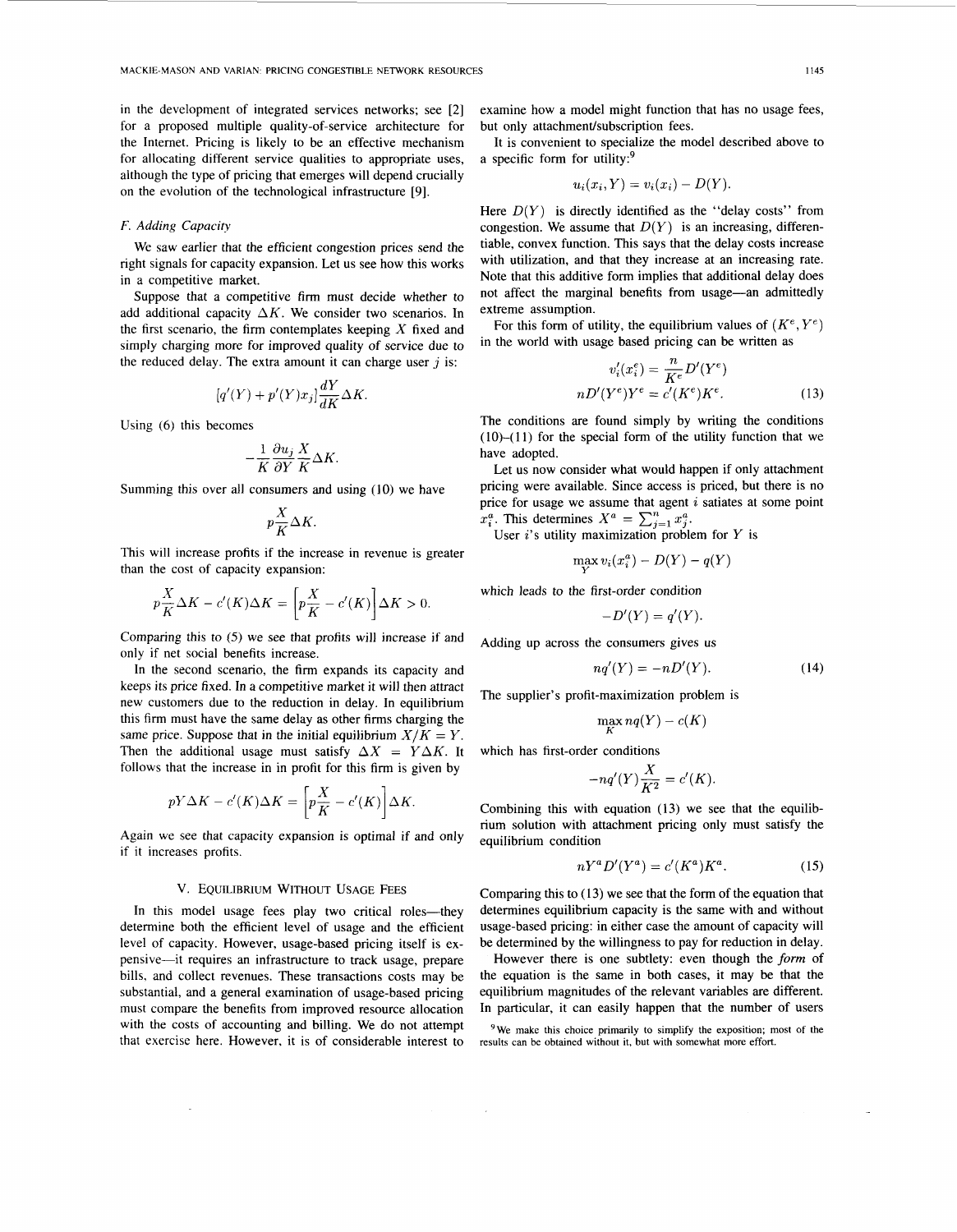

**Fig. 1. Determination of equilibrium capacity.** 



**Fig. 2. Determination of equilibrium congestion.** 

is different with and without usage-based pricing. We must therefore compare the equilibria under the two different scenarios: when the number of **users** is the same and when the number of users is different.

#### *A. The Number of Users is the Same*

For fixed  $X$ , the equilibrium capacity is determined by

$$
nD'(X/K)\frac{X}{K} = c'(K)K.
$$
 (16)

The convexity of  $D(Y)$  implies that the left-hand side of this equation is a decreasing function of  $K$ . The right-hand side will be an increasing function of  $K$ , as long as  $c''(K)$  is not too negative. Putting these facts together, we have Fig. 1(a).<sup>10</sup> Certainly equilibrium usage with a zero usage price,  $X^a$ , is larger than the equilibrium usage with a positive usage price,  $X^e$ . Decreasing X shifts the  $nD'(X/K)X/K$  curve down, *so* equilibrium capacity with usage-based pricing will be less than the equilibrium capacity without usage-based pricing.

Will equilibrium congestion be higher or lower? With zero usage prices each user uses the resource more. But we have just shown that capacity will be higher, too, so it is not obvious what happens to utilization. Consider **(16)** again. Since  $D(Y)$  is convex,  $nD'(Y)Y$  is increasing in Y. If we write  $K = X/Y$ , it is easy to see that  $c'(X/Y)X/Y$  is decreasing in Y as long as  $c(K)$  is convex. Thus we can determine equilibrium congestion as in Fig. 2. The increase from  $X^e$ to  $X^a$  causes  $c'(X/Y)X/Y$  to move up, so with no usage pricing there is higher equilibrium congestion.

**presentation.**  <sup>10</sup> The curves could be nonlinear; the straight lines are to simplify the

## *B. The Number of Users is Different*

Now we consider the case where the number of users changes. The equilibrium utility of a user without usage-based pricing is

$$
v_i(x_i^a) - D(X^a/K^a) - q(Y).
$$

This utility could be greater or less than the corresponding utility with usage-based pricing since there is more usage without prices, but there is also more congestion.

Suppose that there is some alternative service that provides the user with utility level  $u^*$ . Then voluntary participation requires that

or,

$$
v_i(x_i^a) - u_i^* \le D(X^a/K^a) + q(Y^a).
$$

 $v_i(x_i^a) - D(X^a/K^a) - q(Y^a) \ge u_i^*$ 

That is, a user will stop using the network under access-only pricing if her net benefit from high usage is less than her congestion cost (including the access fee). $<sup>11</sup>$ </sup>

Reducing the number of users will reduce  $nD'(Y)Y$ . This shifts *down* the corresponding curve in Fig. l(b), and could result in an equilibrium amount of capacity that is *less* than one would have under usage-based pricing.12 One might call this a Yogi Berra equilibrium-after his famous remark that "it's so crowded that no one goes there anymore." In this case, however, the remark is apt: in this equilibrium there are a small number of intensive users with high tolerance for congestion, and therefore low willingness to pay for capacity expansion. The high-value users prefer to exit to alternative services.

## VI. **MARKET POWER**

What do utilization and capacity look like if there is market power? Suppose, for example, that a resource provider has a monopoly on the resource it provides: e.g., it is the only source for a certain kind of information. In this case it will typically have an incentive to restrict output in order to raise price. How does this affect its choice of optimal capacity?

If the provider prices only on the basis of usage, the answer is pretty straightforward. Generally output will be lower and price higher under a monopoly than under competition. Lower output means that the  $nD'(X/K)X/K$  curve will shift down in Fig. 1, which implies less capacity.

However, this analysis is based on the assumption of usage pricing only. We have suggested that a combination of attachment and usage pricing would be a fairly common configuration for information and network service providers. The implications of such a two-part tariff are significant.

**<sup>&</sup>quot;We should note that there may also be users who do not consume a usage-priced resource, but** *do* **consume if there are only access prices. These would be users who want to generate a high volume of low-value traffic.** 

<sup>&</sup>lt;sup>12</sup> Reducing *n* also reduces  $X^a$  (which is equal to the sum of satiation usage **by all participating consumers), but the convexity of** *D(Y)* **ensures that this indirect effect also works to shift** *nD'(Y)Y* **downward.**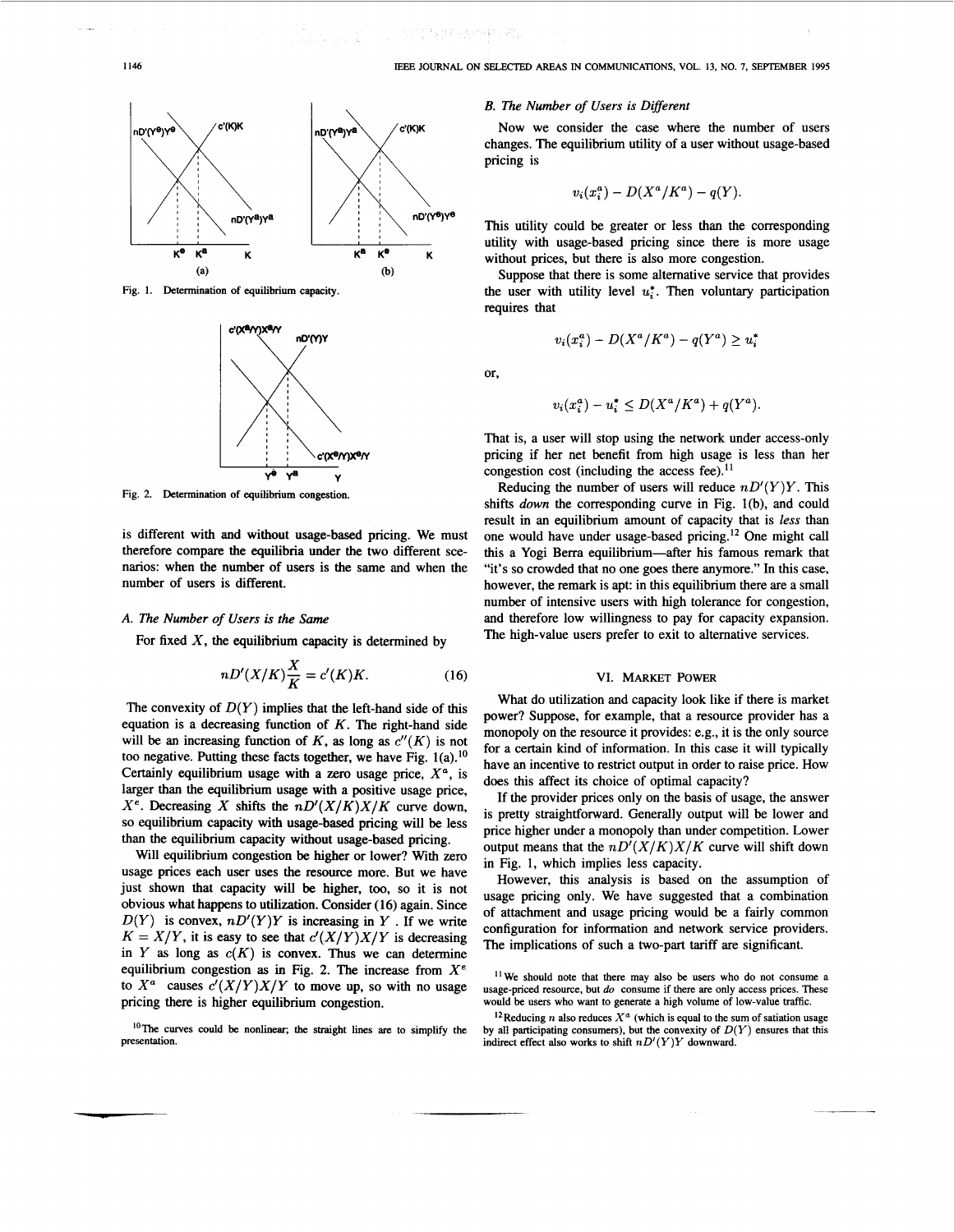MACKIE-MASON AND VARIAN: PRICING CONGESTIBLE NETWORK RESOURCES **1 I47** 

#### **A.** *Identical Tastes*

For example, suppose that all users have the same tastes. In this case, the maximum attachment fee that the monopolist can charge is the fee that makes the user indifferent between using the service and not using it. For simplicity, we normalize the utility of no use to zero, so the participation condition becomes

$$
u(x,Y) - px - q = 0.
$$

The profit maximization problem of the monopolist is

$$
\max_{K,x} n[q + p(x,Y)x] - c(K).
$$

Substituting from the participation condition we have

$$
\max_{K,x} n u(x,Y) - c(K),
$$

which is just the problem of maximizing social welfare. It follows that the optimal policy of the monopolist is to set the use-price equal to the optimal congestion fee, charge the user  $q = u(x^e, Y^e) - p^e x^e$  for usage, and make the socially optimal investment in capacity. This observation is the classic two-part tariff result of [12]. See [13] for a detailed exposition, and [18] for a survey of this and related results.

## *B. Different Tastes*

However, the assumption that all users-which really means all *potential* users-have identical tastes is rather unrealistic. Let us investigate the more realistic case of heterogeneous users. This case is well-treated in the literature on two-part tariffs cited above, but we need to see how it works for the congestion pricing problem we are examining here.

Let  $t$  be a parameter indexing tastes and write the utility function as  $u(x, Y, t) = v(x, t) - D(Y)$ . Let  $f(t)$  be the density of type  $t$  and let  $F(t)$  be the CDF. Choose the parameterization so that  $u(x, Y, t)$  is decreasing in  $t$ .

The marginal consumer-the consumer who is just indifferent between using the service or not, denoted by  $T$ —is characterized by the condition

$$
v(x,T) - D(Y) - q - px(p,T) = 0.
$$
 (17)

For any given *p,* the monopolist's choice of *q* is, effectively, a choice of the marginal consumer. Let  $X(p, T)$  be the total

$$
X(p,T) = \int_0^T x(p,t)f(t) dt.
$$

The profit maximization problem of the monopolist is

$$
\max_{T,p,K} qF(T) + pX(p,T) - c(K),
$$
 (18)

where  $q$  is defined in (17). Substituting, we have

$$
\max_{T,p,K} [v(x,T) - D(Y)]F(T) + p[X(p,T) - x(p,T)F(T)] - c(K).
$$

It is worth observing that if the demand of marginal consumer equals the demand of the average consumer, the bracketed term in the middle cancels out and we are back in the previous case. The first-order conditions for *p* and *K* are

$$
\frac{\partial v}{\partial x} \frac{\partial x}{\partial p} - D'(Y) \frac{\partial X/\partial p}{K} F(T)
$$

$$
+ p \left[ \frac{\partial X}{\partial p} - \frac{\partial x}{\partial p} F(T) \right]
$$

$$
+ [X(p, T) - x(p, T)F(T)] = 0
$$

$$
D'(Y)YF(T) = c'(K)K.
$$
(19)

Define the elasticity of demand of the serviced customers as

$$
\epsilon = -\frac{p}{X(p,T)}\frac{\partial X(p,T)}{\partial p}
$$

After some manipulations we can write the first-order condition as

$$
\frac{p - c'(K)/Y}{p} \epsilon = 1 - \frac{x(p,T)}{X(p,T)/F(T)}
$$

The last term on the right-hand side is the ratio of the demand of the marginal consumer to the demand of the average consumer. If all consumers have the same tastes, then this fraction is I, and we find that pricing at marginal congestion cost is optimal, as we have already observed. The interesting cases are when the marginal and the average consumer have different tastes.

Recall that by construction the marginal consumer has a lower total value for a given level of usage than the average consumer. Normally, one would think that a consumer with lower total value would want to consume less than a consumer with higher total value. In this case, the monopolist who uses a two-part tariff would set price higher than marginal congestion cost. However, if the marginal consumer wants to consume *more* than the average consumer, it is quite possible that the monopolist would want to set the price *lower* than marginal congestion cost. This is the "auto salesman equilibrium"-the monopolist prices the service so low that he loses money on every sale but makes up for it in volume! Unlike an automobile dealer, our monopolist really may be willing to do this since it collects a uniform subscription fee from each user which can make up for the lost usage fees.

To see how this can happen consider Fig. 3, which is based on [ 121. There are two users. One has a very high value for the service, but only wants to use a little of it. (Think of ASCII e-mail.) The other user has a low willingness-to-pay for the service but wants to consume a very large amount of it. (Think of a teenager downloading MTV videos.) The teenager is the marginal user, and the connection fee—which is paid by both users-reflects his (relatively low) valuation.

For simplicity, we take the marginal cost of congestion to be constant. Suppose initially that the monopolist prices at the marginal congestion cost; we will show that under some circumstances monopoly profits will increase if the monopolist reduces its price.

If the monopolist sets price equal to marginal cost, the lowvalue user will achieve net consumer surplus of area *D,* while the high-value user achieves consumer surplus that is larger than D . The monopolist can therefore charge *each* of them a connection fee of D yielding profits of *20* .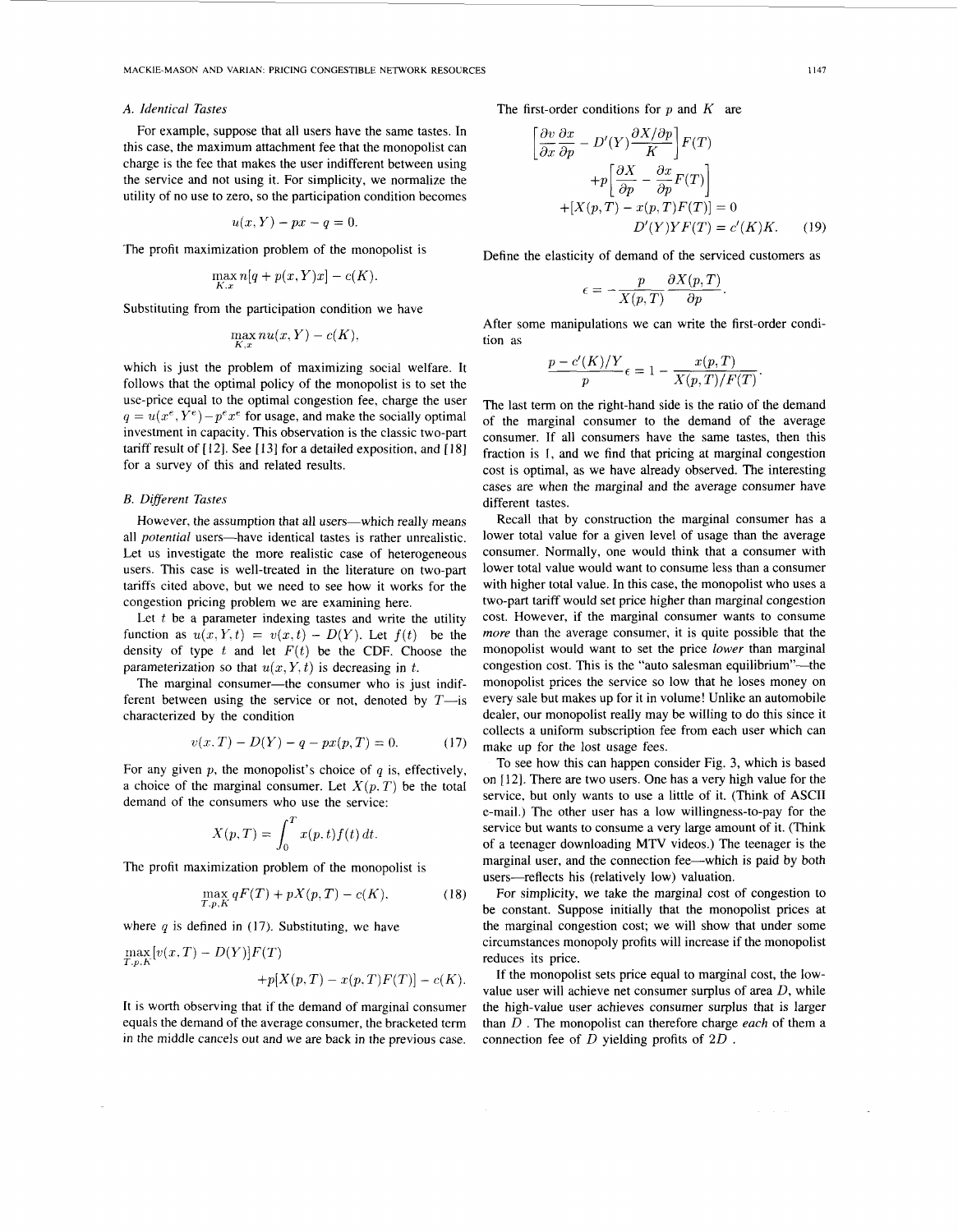

Fig. **3.** Pricing less **than** marginal cost may be optimal.

Now suppose that monopolist reduces its price to some amount below marginal cost. The monopolist can now increase the connection fee to  $2(D + B)$ . However, costs increase as well due to the increased use by both parties. The high-value user imposes additional costs of  $A$  and the low-value user imposes additional costs of  $(B+C)$ . The net increase in profits is  $2B - A - (B+C) = B - A - C$ . This area may easily be positive, **as** it is in the case illustrated.

The teenager's utility is larger since he can now download more videos, so he is willing to pay more for the connection; the monopolist extracts this additional surplus through the increased connection charge *B.* Although the teenager's utility increase  $(B)$  is less than the reduction in usage revenues  $(B + C)$ , the email user *also* has to pay the subscription increase  $(B)$ . In addition the email user will impose costs on the monopolist of an amount  $A$  due to his additional usage. Hence, if the subscription increase from the high-value user is greater than the usage revenue losses  $(B - A - C > 0)$ , profits will increase when price is set below the marginal congestion cost.

This is the same effect observed by [ **121** in his classic article. In the literature it is commonly regarded **as** a perverse effect that is unlikely to occur in reality. But in our context this effect appears to be quite plausible: it can easily happen that relatively low-valued services can require a huge amounts of bandwidth. In order to capture revenues **from** such uses, the monopolist may find it profitable to *underprice* the congestion they create, thereby imposing potentially significant congestion costs on high-value, low-bandwidth users.

## **VII. SUMMARY**

We have argued that many network resources are congestible: that is, they can be used by more than one person but increasing usage degrades their quality. One person's use creates an externality: it lowers the value of usage for everyone else. Economists long have proposed pricing to internalize this externality: such a price should reflect both the direct and external costs of usage, so that consumers will use the resource efficiently.

In this paper we have developed this theory for a model of the type of congestible resources typically found in an information network. We found that if the resource is provided in a competitive market with connect fees and usage prices, the equilibrium price and capacity will maximize net social benefits. If there is a monopoly provider, however, the profit-

maximizing usage price could be either higher or lower than the socially optimal price (with offsetting adjustments in the connection fee), depending on the value that different users put on the resource.

The extent to which the market is competitive ultimately depends on the cost structure of providing the network resource. Whether a given provider will offer a single or multiple qualities of service will depend both on the cost structure and the extent to which an individual user has preferences for multiple qualities of service.

Currently, the most common form of Internet pricing is pricing by access, with no usage-sensitive prices. With a fixed set of users, we expect to see greater capacity when usage is not priced, but also greater congestion. However, with greater congestion, congestion-sensitive users might not use the resource; the resulting "Yogi Berra" equilibrium might actually have lower usage (but higher congestion) than when usage is priced.

#### ACKNOWLEDGMENT

The authors are grateful to M. Sirbu and *S.* Shenker for their comments.

#### **REFERENCES**

- **[I]** R. Bohn, H.-W. Braun, K. Claffy, and **S.** Wolff, "Mitigating the coming Internet crunch: Multiple service levels via precedence," Tech. Rep., UCSD, San Diego Supercomputer Center, and NSF, **1993.**
- **[2]** R. Braden, D. Clark, and **S.** Shenker, "Integrated services in the Internet architecture: an overview," Tech. Rep., **IETF.** RFC **1633, 1994.**
- **[3] J.** Buchanan, "An economic theory of clubs,'' Economica, **32, 1-14, 1965.**
- **[4] R.** Comes and T. Sandler, *The Theory of Externalities, Public Goods, and Club* **Goods.** Cambridge, MA: Cambridge University Press, **1986. 151** N. Economides, "Critical mass and network size," New York University
- Stern School of Business, New York, Tech. Rep., **1994.**
- **[6]** G. Hardin, 'The tragedy of the commons," *Sci.,* pp. **1243-1247, 1968. [7]** M. Katz and C. Shapiro, "Network externalities, competition and
- compatibility," American Economic Rev., vol. **75,** pp. **424440, 1985. [8] J.** K. MacKie-Mason, and H. Varian, "Some economics **of** the Internet," Univ. Michigan, Tech. Rep., **1993.** Available from **<ftp://gopher.econ.lsa.umich.edu/pub/Papers>.**
- **[9]** ~, "Pricing the Internet," in *Public Access to the Internet,* B. Kahin, and J. Keller, Eds. Englewood Cliffs, New Jersey: Prentice-Hall, 1994. Available from **<ftp://gopher.econ.lsa.umich.edu/pub/Papers>.**
- **[lo]** -, "Economic FAQs about the Internet,"Journal *of Economic Perspective,* vol. **8,** no. **3, 1994.**
- [\[](#page-0-0) **1 I]** H. Mohring and M. Hartwiz, *Highway Benefits: An Analytical Approach.*  Evanston, IL: Northwestern Univ. Press, **1962.**
- **[I21** W. Oi, **"A** Disneyland dilemma: Two-part tariffs for a Mickey Mouse monopoly," *Quarterly* J. *Economics,* vol. **85,** pp. **77-96, 1971.**
- [ **131** R. Schmalensee, ''Monopolistic two-part pricing arrangements," *Bell J.*
- *Economics,* vol. **12,** pp. **445-466, 1981. [14] S.** Scotchmer, "Profit-maximizing clubs," J. *Public Economics,* vol. **27,**  pp. 25-45, 1985.
- [15] **The Election**, "Two-tier pricing of shareed facilities in a free-entry equilibrium," *Rand* J. *Economics,* vol. **16,** no. **4, 456472, 1985.**
- [16] W. W. Sharkey, *The Theory of Natural Monopoly*. New York: Cam-
- bridge University Press, **1982.**  [ **171** R. **H.** Strotz, "Urban transportation parables," in *The Public Economy of Urban Communities,* J. Margolis, Ed., *Resources for the Future.*  Washington, D.C., **1965,** pp. **127-169.**
- [ **181** H. R. Varian, "Price discrimination," in *Handbook of Industrial Organization, vol. I, of Handbooks in Economics,* R. Schmalensee and R. D.
- Willig, Eds. New York: Elsevier, 1989, ch. 10, pp. 597–654.<br>
[19] **\_\_\_\_\_**, *Microeconomic Analysis*. New York: W. W. Norton & Co., **1992.**